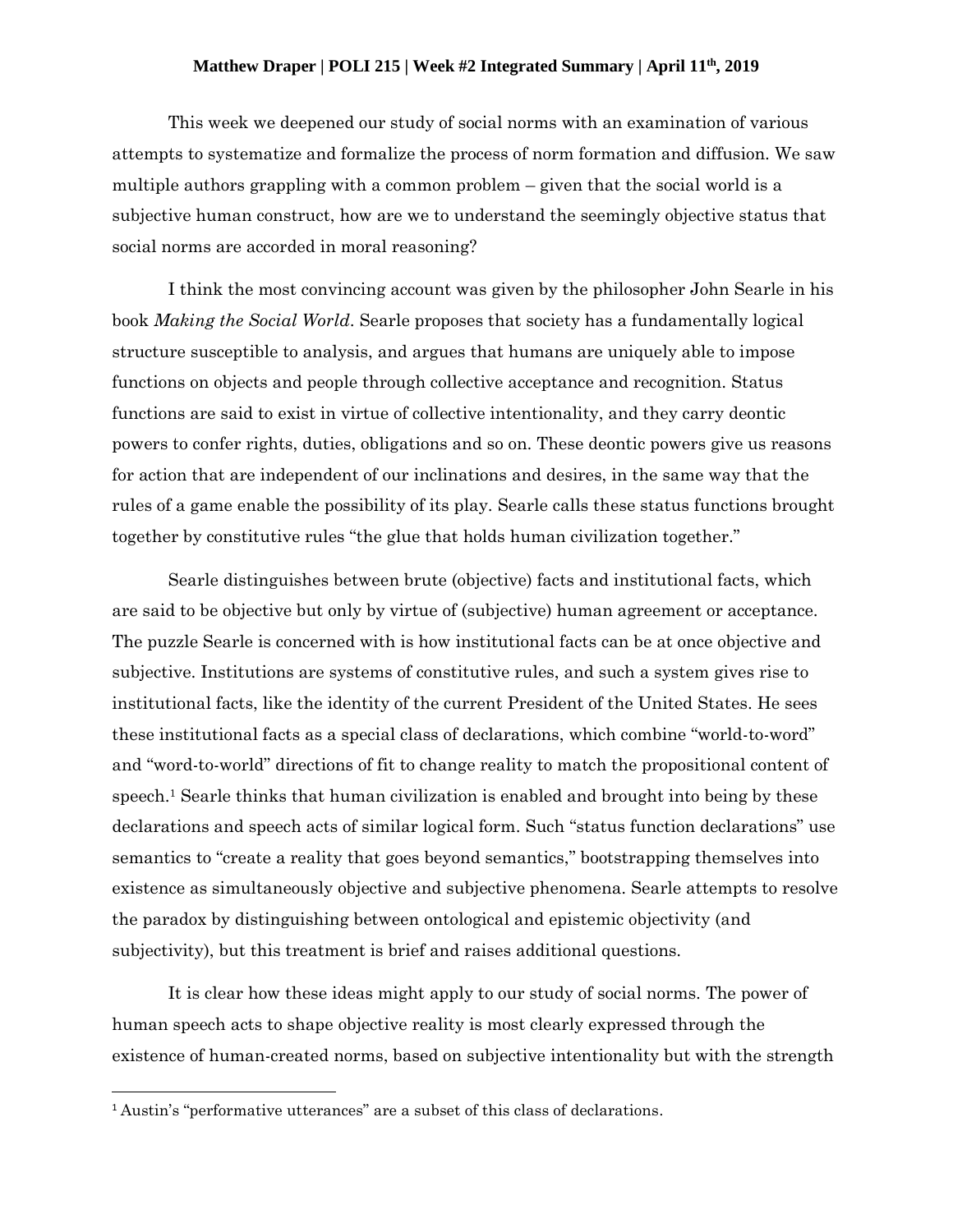of objective fact. The latent potential is evident – social engineering of institutional facts can shape individual behavior in prosocial, community enhancing ways – but its stultifying perils are just as clear.

The philosopher Dan Little criticizes Searle's assertion that human civilization depends on declarative speech acts as overbroad and dogmatic. He points out that some of the behaviors that Searle calls uniquely human are engaged in by great apes, and he cites David Lewis to argue that conventions can emerge informally and non-linguistically. Little prefers Lewis' inversion of Searle's causality, arguing that "language presupposes conventions rather than being a necessary condition to the possibility of a convention." This means that social activity is not reducible to language, and on Little's terms Searle is merely "redefining rather than explaining". While I agree that Searle's civilizational claims are overbroad, I think he could easily reformulate them to meet these objections: he would simply need to argue that only abstract, propositional conventions (the President of the United States) require language for their fulfillment, and he could still then freely argue that these abstract propositional conventions are the *sine qua non* of civilization.

In *The Epidemiology of Beliefs,* Dan Sperber sees the issue from a different perspective. He asks how beliefs become culturally represented. He models representation as a three-place predicate ("something represents something *for someone*"), and distinguishes between public and mental representations. He argues that such representations have genuine material content, but that aggregations of them into abstractions such as "the culture of a community" are purely notional. As material objects, individual representations can interact in causal relationships, and Sperber hypothesizes that these interactions explain cultural phenomena.

He argues that representations spread in an epidemiological manner, explaining both transmission and evolution of what he calls "families" of concrete representations. Replication, on his view, is a rare result of cultural transmission – indeed, "a process of communication is basically one of transformation…Only those representations which are repeatedly communicated *and* minimally transformed in the process will end up belonging to the culture." Both psychological factors (background knowledge, motivation, ease of memorization) and ecological factors (applicability, institutions, external memory) play a role in this transmission.